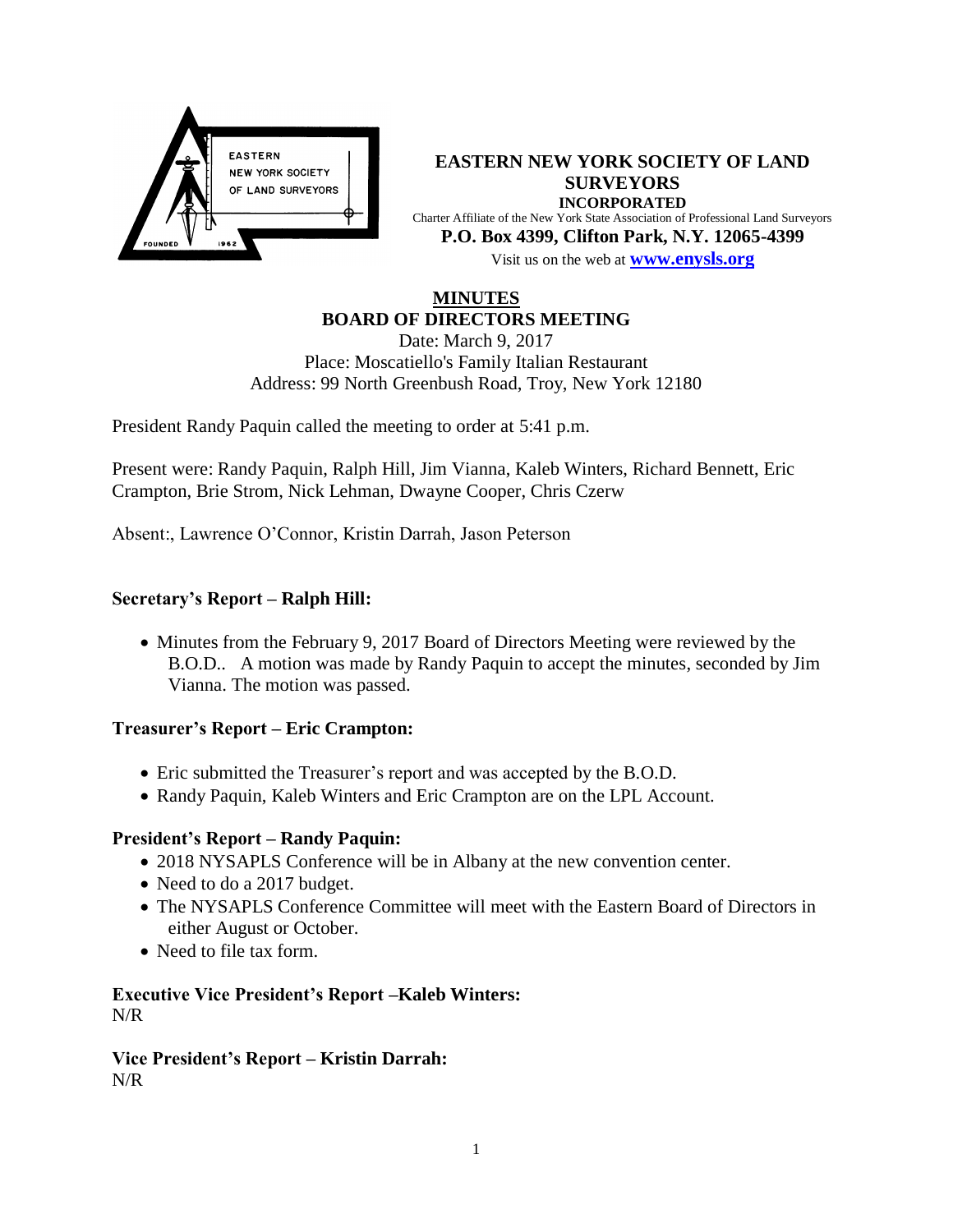# **STANDING COMMITTEES:**

Constitution & By-laws: Larry O'Connor, Bill Schraa, Ralph Hill and Randy Paquin: N/R

Continuing Education: Jody Lounsbury, Chuck Lent and Larry O'Connor: N/R

Ethics: Jim Vianna, Jeff Ostertag and Kevin Rounds: N/R

Finance: Bill Darling and Chris Czerw: Will work on the 2017-2018 budget.

Legislative: Larry O'Connor: N/R

Program: Randy Paquin, Larry O'Connor: N/R

Public Relations: Jody Lounsbury, Brie Strom: N/R

Scholastic Development: Kristin Darrah and Randy Paquin: N/R

Business Practice & Technical Information: Chris Czerw: N/R

Membership: Robert Wilklow and Steve Dickson: N/R

Website: Richard Bennett, Ralph Hill, Kaleb Winters: N/R

## **TEMPORARY COMMITTEES:**

## **OLD BUSINESS**:

Finance Committee needs to do an audit.

### **NEW BUSINESS:**

Send a \$50 check to the Galway Library Building Fund in memory of Linda Carpenter.

## **GENERAL MEMBERSHIP MEETING:**

The program for the evening was a webinar by William E. Beardslee, PLS, PE, PP. on the subject of Subdivision Layout Concepts for Surveyors.